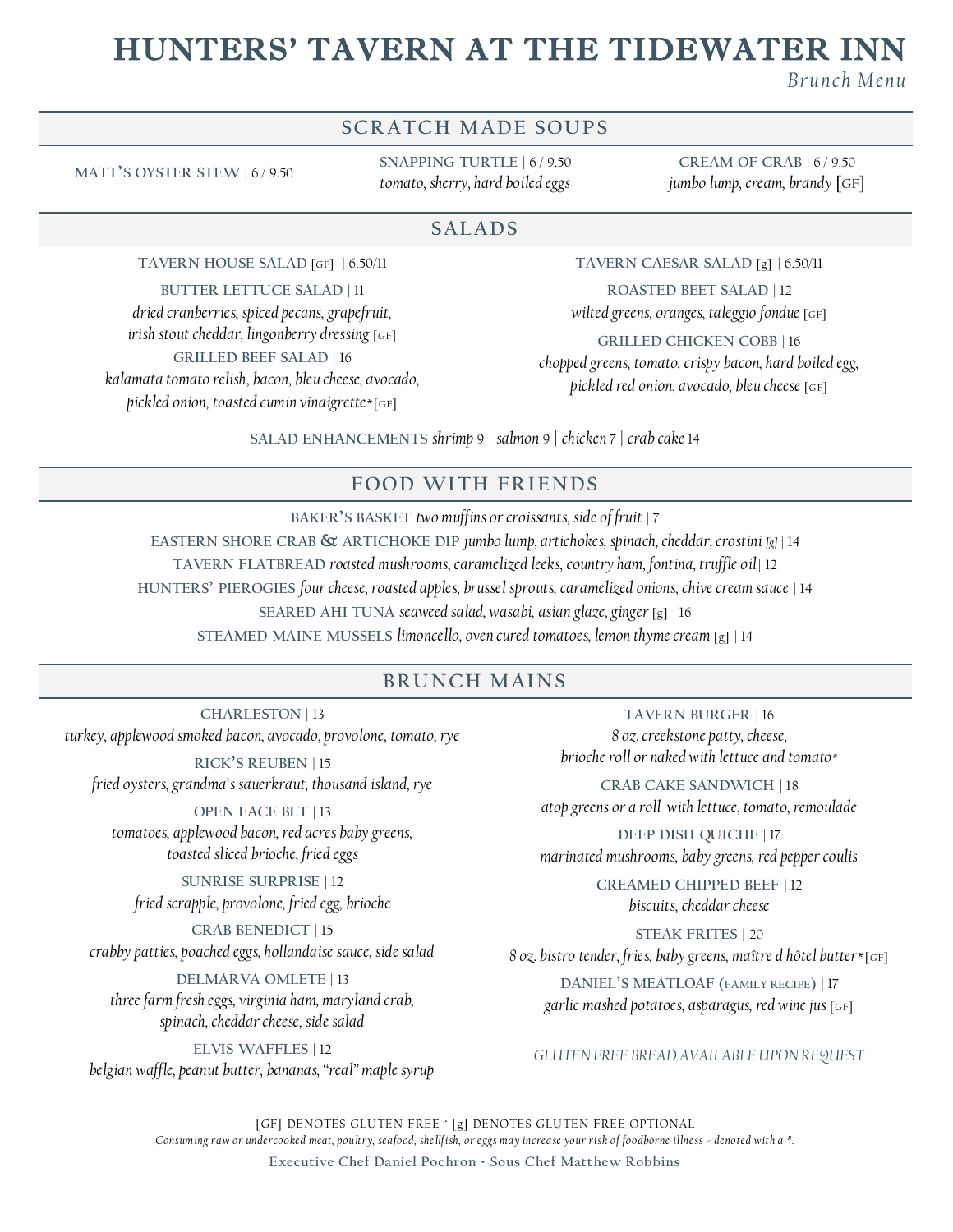# HUNTERS' TAVERN AT THE TIDEWATER INN

*L u n c h M e n u*

## **SCRATCH MADE SOUPS**

**SNAPPING TURTLE** | 6 / 9.50 **MATT'S OYSTER STEW** | 6 / 9.50 **CREAM OF CRAB** [GF] | 6 / 9.50

**LUNCHEON SALADS** 

**TAVERN HOUSE SALAD** [GF] | 6.50/11

**BUTTER LETTUCE SALAD** | 12 *belgium endive, stilton cheese, pomegranate seeds, granny smith apple vinaigrette* [GF] **GRILLED BEEF SALAD** | 16 *kalamata tomato relish, bacon, bleu cheese, avocado, pickled onion, toasted cumin vinaigrette\** [GF]

**TAVERN CAESAR SALAD** [g] | 6.50/11

**ROASTED BEET SALAD** | 14 *wilted greens, oranges, taleggio fondue* [GF]

**GRILLED CHICKEN COBB** | 16 *chopped greens, tomato, crispy bacon, hard boiled egg, pickled red onion, avocado, bleu cheese* [GF]

**SALAD ENHANCEMENTS** *shrimp* 9 *| salmon* 9 *| chicken* 7 *| crab cake* 14

#### **FOOD WITH FRIENDS**

**EASTERN SHORE CRAB & ARTICHOKE DIP** *jumbo lump, artichokes, spinach, cheddar, crostini [g]* | 14 **TAVERN FLATBREAD** *roasted mushrooms, caramelized leeks, country ham, fontina, truffle oil* | 12 **HUNTERS' PIEROGIES** *four cheese, roasted apples, brussel sprouts, caramelized onions, chive cream sauce* | 14 **SEARED AHI TUNA** *seaweed salad, wasabi, asian glaze, ginger* [g] | 16 **STEAMED MAINE MUSSELS** *limoncello, oven cured tomatoes, lemon thyme cream* [g] | 14 **KNOXIE'S STREET TACOS (HUNTERS' STYLE)** *roasted duck confit, wild mushrooms, chayote pomegranate slaw* | 14 **SAUTEED SHRIMP** *couscous salad, curry vinaigrette* | 15

#### **SAN D WI CHE S + M AI N S**

**CHARLESTON** | 13 *turkey, applewood smoked bacon, avocado, provolone, tomato, rye*

**THE BOBBY** | 14 *jerk chicken, grilled pineapple, coconut slaw, honey mustard, torta*

> **DUCK DIP** | 17 *caramelized onion, wild mushrooms, garlic aioli, lingonberry jus, demi baguette*

**RICK'S REUBEN** | 15 *fried oysters, grandma's sauerkraut, 1000 island, rye*

**NORTH MEETS SOUTH BLT** | 14 *scottish salmon, fried green tomatoes, applewood bacon, garlic aioli, brioche*

**THE COPENHAGEN** | 14 *liverwurst, red onions, champagne mustard, rye*

**PEPÉ LE PEW** | 13 *shaved ham, brie, mango chutney, sprouts, fresh baked croissant*

**PORTO PATTY** | 14 *portobello mushroom patty melt, gruyere cheese, baby arugula, dijon mustard, rye*

**TAVERN BURGER** | 16 *8 oz. creekstone, patty, cheese brioche roll or naked with lettuce and tomato\** 

**CRAB CAKE SANDWICH** | 18 *atop greens or a roll with lettuce, tomato, remoulade*

**DEEP DISH QUICHE** | 17 *marinated mushrooms, baby greens, red pepper coulis*

**STEAK FRITES** | 20 *8 oz. bistro tender, fries, baby greens, maître d'hôtel butter\** [GF] **DANIEL'S MEATLOAF (FAMILY RECIPE)** | 17

*garlic mashed potatoes, asparagus, red wine jus* [GF]

*GLUTEN FREE BREAD AVAILABLE UPON REQUEST*

[GF] DENOTES GLUTEN FREE ∙ [g] DENOTES GLUTEN FREE OPTIONAL *Consum ing raw or undercooked meat, poultry, seafood, she llf ish, or eggs may increase your risk of foodborne illness - denoted with a \*.* **Executive Chef Daniel Pochron · Sous Chef Matthew Robbins**